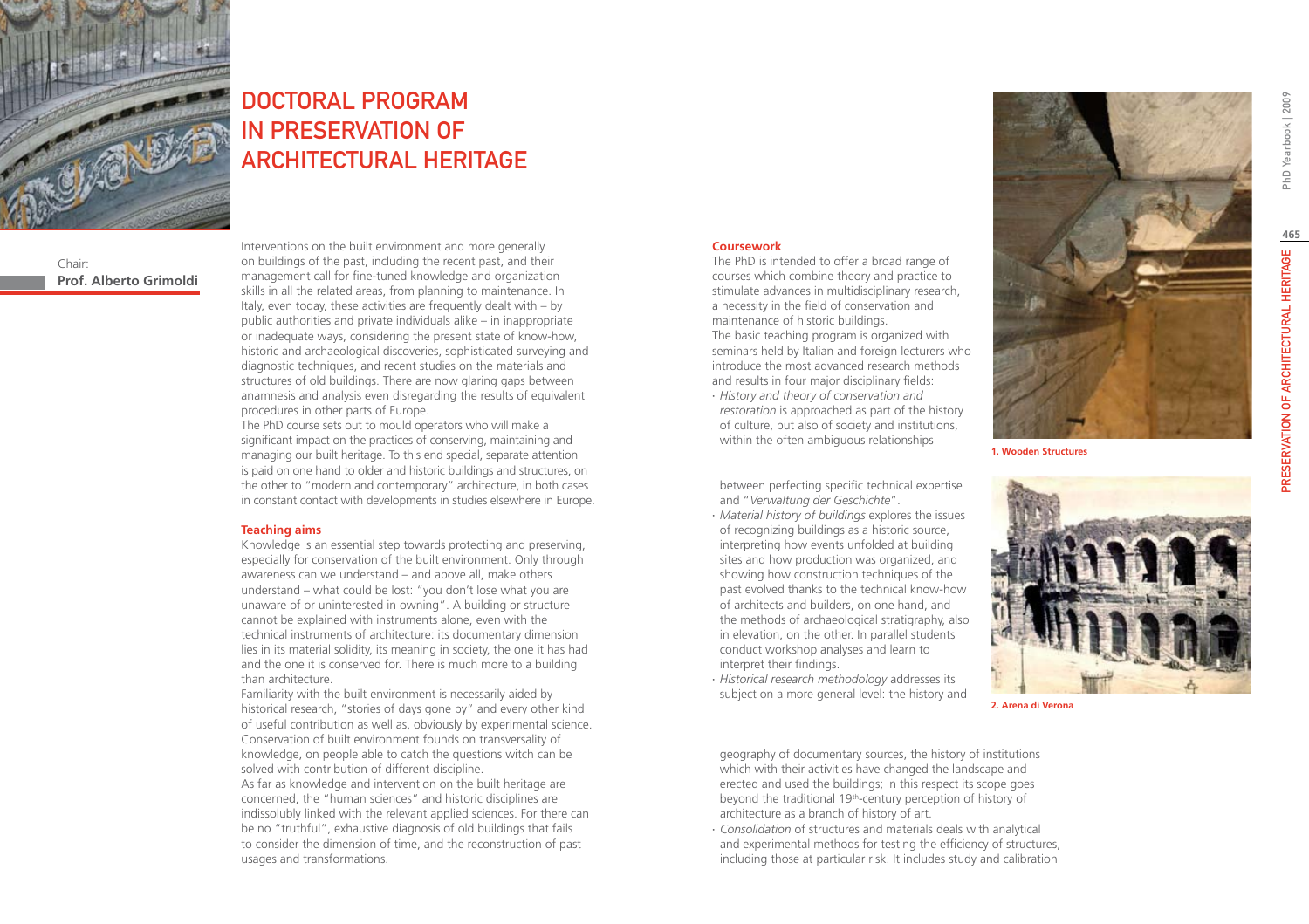of non-destructive investigative techniques for structural diagnosis, as well as theoretical and experimental study of appropriate non-invasive techniques, amongst them compliance with safety standards for buildings in seismic zones.

#### **Research organization and topics**

One of the distinctive features of the PhD course is that it explores issues as yet seldom addressed in the sector of conservation, as a means of developing new contributions to scientific output. Particularly worth mentioning among the subjects identified in recent years and currently being researched are the heating and plumbing systems of historic buildings, "building physics" (already studied in Germany and France) and the consequent documenting of innovative installations in old buildings with the parallel study of old installations in individual buildings and at urban level. This is one of the most original and promising subjects of contemporary historic research, and it also highlights the environmental dimension of conservation.

Particular attention is focused on wooden structures (Fig. 1), considering the different structural types and finishes, and the material and its state of preservation. While extensive studies on this sector have been conducted in the rest of Europe, literature in Italy is scant, limited to precise geographical areas and frequently of debatable content.

Experimental and workshop activities about famous buildings (Arena di Verona – Fig. 2, S. Andrea a Mantova) are in progress in the DiAP, Laboratory of Analysis and Diagnostic Evaluation Building (Fig. 3), DIS, and CNR G. Bozza, Department of Chemistry and other university centres mostly in Lombardy, in order to analyze historic building materials and their deterioration. Innovative studies are being conducted in this sector, thanks to new research tools: the particular subjects of interest are historic mortars (the earth-based mortars used in Italy and in Arab countries, though know-how, practices and conditions are not comparable), and use of oxalate film to protect stone. The objective is to find out how they were produced in the past, something little is yet known about, and current possibilities for re-introducing their use. Other more orthodox subjects of research and specialized teaching are the economic aspects of conservation, legislation to cultural heritage, landscape conservation, history and conservation of historic gardens, museology and museography. The PhD program fosters contacts with government institutions

– starting from the Ministry for Cultural Heritage, in its central and regional offices – and with organizations operating across the country in the sector of conservation and restoration. Within this framework several bodies have financed scholarships. Graduates of the PhD program have often found employment at progressively higher levels in publicsector conservation institutions as well as in professional practice and in the business world, in specific specialized fields.



| 3. Analysis and Diagnostic Evaluation Building |  |
|------------------------------------------------|--|
|                                                |  |

|                       | DOCTORAL PROGRAM BOARD |                       |
|-----------------------|------------------------|-----------------------|
| Alberto Grimoldi      | Paolo Carpeggiani      | Pietro Marani         |
| Giovanna Alessandrini | Claudio Chesi          | Serena Pesenti        |
| Anna Anzani           | Carolina Di Biase      | Elide Antonella Saisi |
| Amedeo Bellini        | Paolo M. Farina        | Cristina Tedeschi     |
| Luigia Binda          | Marica Forni           | Gian Paolo Treccani   |
| Maurizio Boriani      | Lorenzo Jurina         |                       |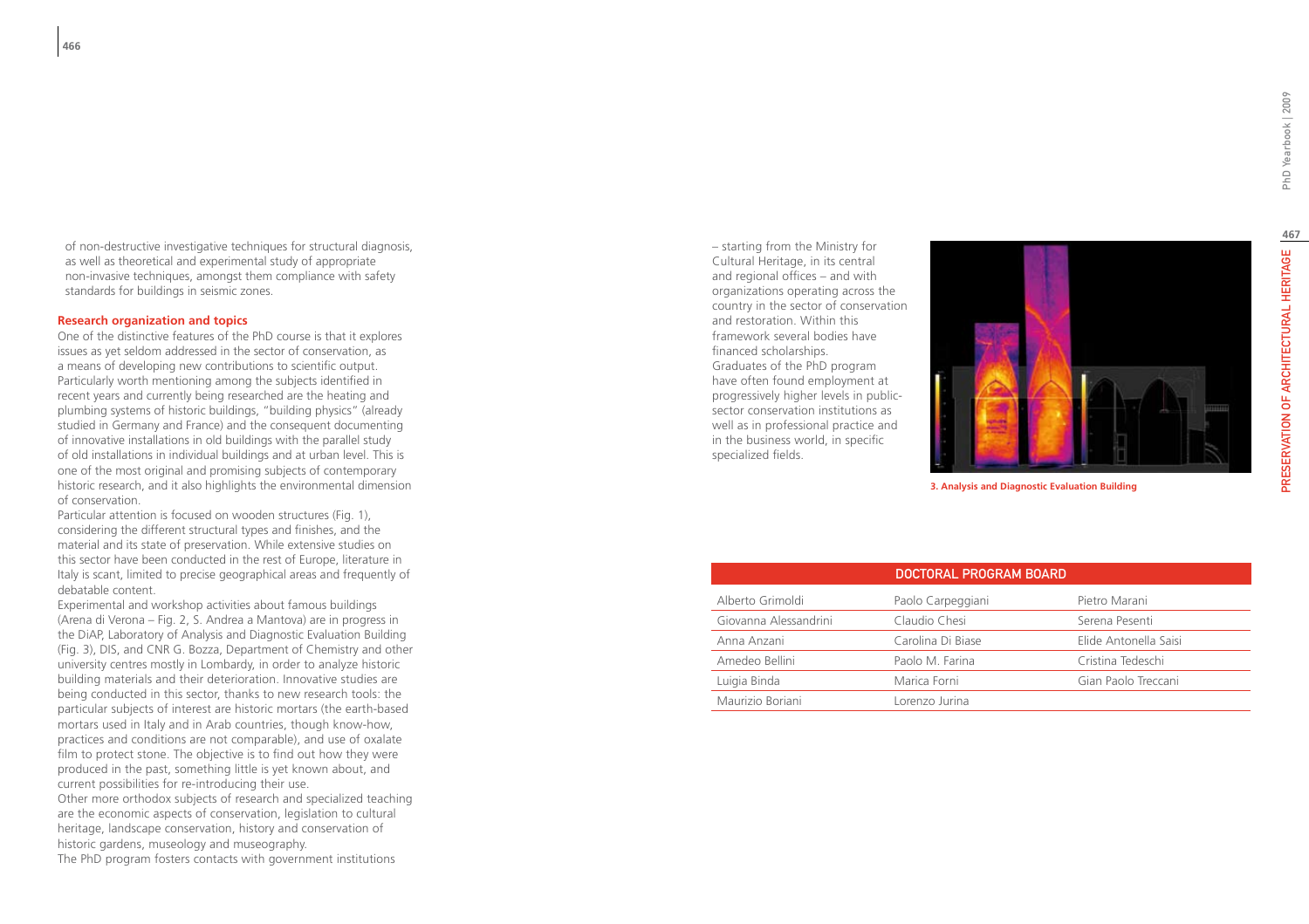### ARCHITECTURE AND THE FIGURATIVE ARTS IN POST-SECOND WORLD WAR BUILDING IN THE MILAN AREA

### **Samanta Braga**

This research sets in the field of modern architecture and analyses post-Second World War building production in Milan in terms of the relationship between architecture and the "other" arts.

It is a subject that was widely debated throughout Europe at the end of the nineteenth century, and was subsequently increased by some of the *avant garde* movements of the twentieth century (such as *Futurism*), which supported the need to abolish the boundaries separating the traditional artistic disciplines. In the period between the two wars, it became involved in aspects of the *Modern Movement*, whose various expressions show ambivalence towards the use of figurative elements in constructions, manifesting a tension between the concept of architecture as something destined to satisfy prevalently practical needs and the declaration of its transitory nature and formal self-sufficiency. In particular, the Italian *Rationalist Movement*  triggered a complex critical review of architecture that also involved the role of decorative elements, the use of which was rejected on the grounds that it was considered a reactionary expression of nineteenth century culture. However, although in an initial phase that coincided with

the subsequently unsuccessful attempt to have *Rationalism* recognised as the "Fascist style", its architecture was characterised by an austerity that essentially excluded the artistic component, some exponents of the *Movimento Italiano per l'Architettura Razionale* (MIAR, the *Italian Movement for Rational Architecture*) showed interest in the expressive possibilities offered by abstract art, as can be together the worlds of design seen in some of the collaborative and technical production, and designs by artists and architects presented at the V *Triennale* of Milan in 1933 on the subject of residential buildings (Fausto Melotti and Lucio Fontana with the architects Figini and Pollini, and the BBPR with Luciano Baldessari).

Starting from the very limited attention given by the historiography of architecture to the debate on the "synthesis of the arts", which was very lively in theoretical terms after the end of the Second World War but substantially misunderstood by critics, this study investigated its practical results with the aim of reconstructing an organic picture of the situation in Milan, and highlighting the relationship between the theoretical debate and the architectural production it expressed.

After the Second World War, Milan was the most advanced cultural centre in Italy: the home such as the Movement for

of fervent debates concerning the issues of reconstruction and the most innovative planning initiatives (QT8), promotions of Italian and foreign *avant garde* architectural and artistic movements (the *Triennali*, art galleries and public competitions), and a series of publications on art, architecture and town planning. The city also saw the development of industrial design, which brought was considered by many to be a new context in which art could regain its traditional social role.

It was a richly fertile climate in which the feverish and almost always unregulataed reconstruction work began to create the current appearance of the city. But although its architectural production was characterised by a series of particularly significant technical experiments and the development of a new architectural language, it is interesting to note that there also other styles, traditionally considered minor and virtually ignored by the historiography of architecture. In these, there can be seen the convergence of architectural and artistic intents in the creation of that "synthesis of the arts" – culturally defined by the artistic *avant gardes*



**1. Front view of the apartment building in viale Gorizia (Milan), 1950. Architect Marco Zanuso, artist Gianni Dova**

Concrete Art and Spatialism, and the protagonist of various experimental events such as the *Triennali* – whose suggestion seem to pervade all of "modernity" albeit in different ways.

In addition to reviewing bibliographical sources such as guides, collections and periodicals for examples of collaborative works by architects movements that were most and artists, the research involved a study of the archives which the constructional issues associated with many buildings, also highlighted the extent of their innovative characteristics. Some of the most interesting cases of collaboration studied were those of Marco Zanuso, Lucio Fontana, Piero Bottoni, Ico Parisi, Francesco Somaini, Bruno Munari, Pietro Lingeri, Luigi



**1. Balcony's view of the apartment building in via Lanzone (Milan), 1949- '51. Architect Vito Latis, artist Lucio Fontana**

Zuccoli, Roberto Crippa, Gianni Dova, Giovanni Muzio, Carlo Perogalli.

not only contributed to clarifying collaborating with architectural Particular attention was also given to the study of some temporary architectures that were significant expressions of the developments of the debate concerning the relationship between the arts, as well as to the *avant garde* artistic committed to exploring the possibilities of confronting or disciplines, such as the *Movement for Concrete Art* and *Spatialism*. In addition to mapping the consistency of these particular architectural testimonials in the

of artistic and architectural elements that require a more global approach that not only considers the techniques involved in preserving modern architecture, but also recognises them as works of art because, in the absence of official recognition, their fragility and generically "non-monumental" nature tends to exclude them from the provisions of protection that are currently the only means of ensuring their preservation.

midst of the city, the study also considered questions relating to their preservation: buildings characterised by a mixture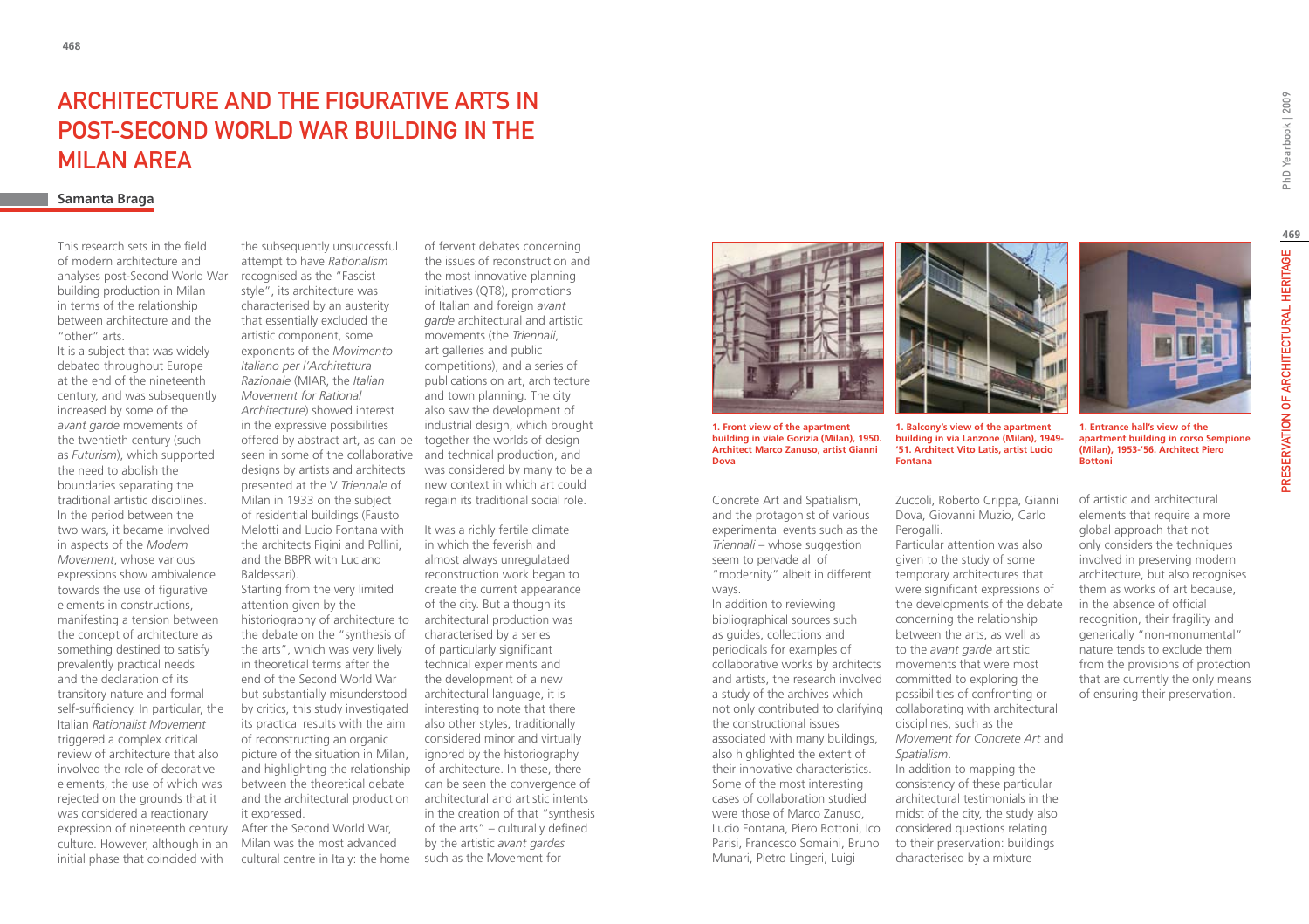### IN THE MYTH OF THE ANTIQU The Arena of Verona: maintenance events in the XIX and XX centuries

### **Giovanni Castiglioni**

The Administrative Office of Verona Council, in collaboration with the Archaeological Superintendency, for the region of Veneto, in 1997, established a scientific committee with the purpose of creating a series of procedures to restore the outside walls of the Roman amphitheatre, later extending to waterproofing the steps of the cavea and the vault underneath. Since then several academic institutions have been involved in this research; firstly the Istituto Univeritario di Architettura di Venezia, involved in the structural measurements and later Politecnico di Milano, who through a special convention, has cooperated with those offices involved in the restoration project and direction. In this context, our work has the specific purpose of integrating the huge amount of information coming from both direct analysis in the archives from the work of the monument, which demonstrates a continuous transformation of the Arena and information coming from indirect source, vast but still not properly organized. Although there is national and international recognition of the importance of Verona amphitheatre systematic studies stopped in the period between XVIII and XIX century and in the last century are limited to rare publications. The limitations of the 1800's publications,



**1.** *Amphitheatrum in Foro Boario situm***, 1540. (T. Sarayna,** *De origine et amplitudine civitatis Veronae***, Verona, 1540, p. 47.)**

added to the inadequacy of the contemporary publications paints an incomplete, broken and even contradictory picture. The scene becomes even more confusing when examining the contemporary era, with a multitude of sources and technical documents collected of the 1900's scholars, often lacking specialized notions. Given these limitations we decided to focus our attention on a period rich with events and documents never before systematically examined. Proceeding from the under recognised work of Bartolomeo Giuliari, written in 1820 and edited posthumous in 1880, who with diligence collected and transcribed a good part of the documentation existing then, we have decided to begin



**2.** *Wooden model of the Arena amphitheatre***, 1770-1780 (Museo Archeologico al Teatro Romano di Verona)**

the present research from the appearance of the Verona architect that corresponds also with the "Restaurazione" of the political and institutional aspects.

This thesis analyses what could be defined as the golden period of the study of the monument, for which there are numerous publications, in some cases undervalued, that describe the development of the Arena to what it is today. Beginning from the excavation and liberation of the *arcovoli* from numerous residential buildings built on the side since XIX century, we arrive at the post war 1900 restoration, through a detailed analysis of the *cavea*, made up not just by the notorious consolidation of the wing, for which we will provide an unedited version, but also of



**3. A. Perez,** *Project for the restoration of cavea***, 1880 (Biblioteca Civica di Verona)**

the completion of the Arena which began in this period with the systematic of all post classic phases. Going further than the institutional guidelines on the necessity to come to some form of preservation of the Arena, that since the 1500's has became an important civic matter, the amount of information on how to maintain the monument and how to develop procedures to action this maintenance, from the more marginal ones to those that have begun the larger process of rebuilding and restoring the monument as well as those that detail this process, will remain an unclear background rumor if we do not place them in the material reality of the Arena. And this is precisely what makes this thesis original: the

possibility, given by the present site of restoration, to integrate and to bring a continuous interrelationship between the actual monument and the written documents.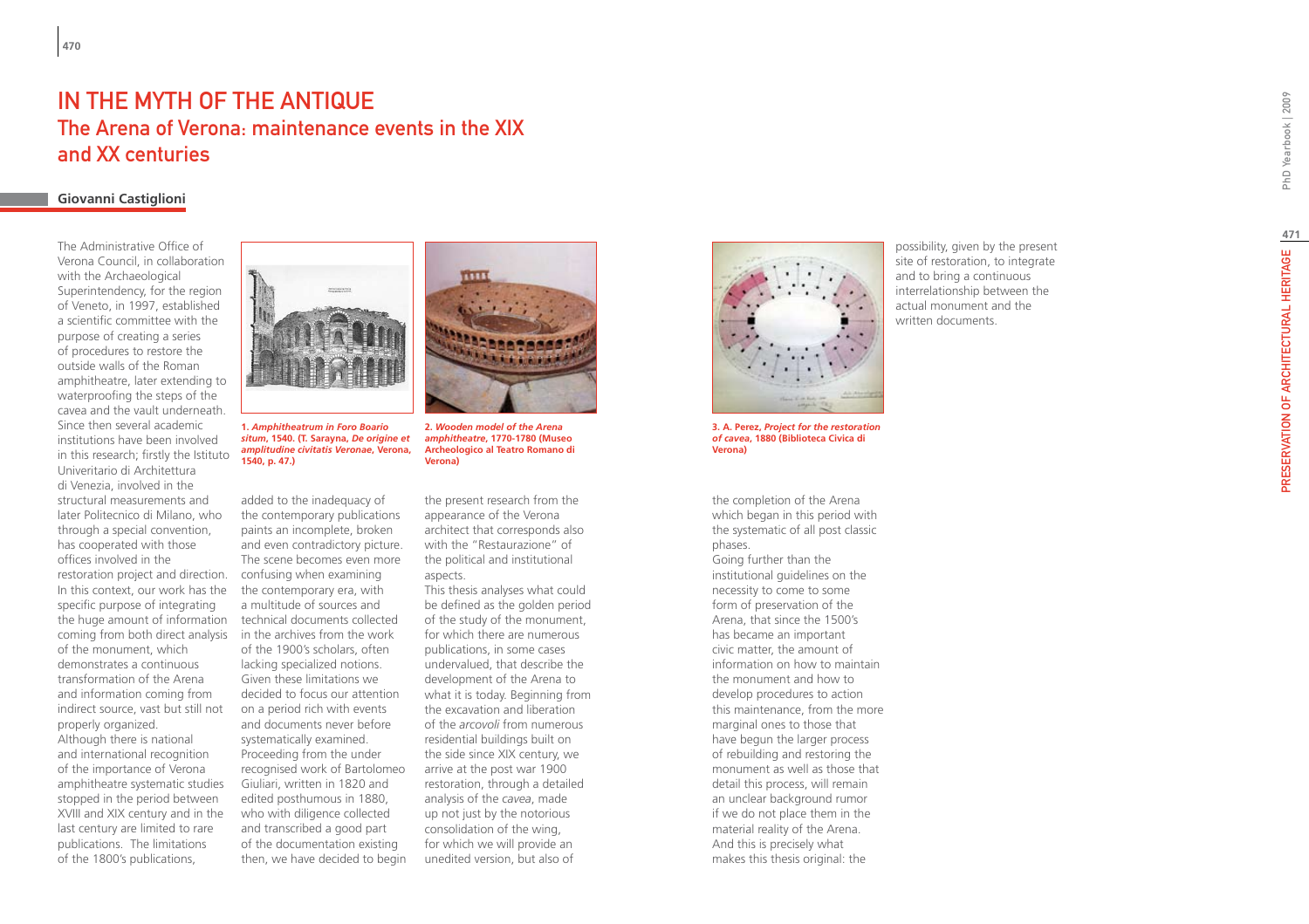# WAR DAMAGE AND "REPAIR" OF THE ITALIAN monuments during the Second World War: the role of the Allies (1943-1945)

#### **Carlotta Coccoli**

investigated, especially regarding German Armed Forces on May The role played by the Allies in the events that involved Italy during the Second World War has not yet been fully a particular aspect neglected by historians. The Italian monuments suffered destruction mainly from the Allied bombing, leaving them severely damaged. Only in recent times was it possible to study still unexplored archival sources, which made it possible to address a research topic in some ways completely new. It is well known that the heavy Allied bombing caused serious destruction to Italian cities, mainly due to the indiscriminate use of the area-bombing strategy. Less known is that, as decided by the same U.S. and British governments, a special section was created within their Armies for the purpose of minimizing consistent with military necessity - the impact of war on European artistic heritage and taking the first steps of «first-aid» to prevent, as much as possible, occurrence of further damage. This organization was known as the «Monuments, Fine Arts and Archives Sub-commission» and operated in all the European nations involved in the conflict after having taken their first, uncertain steps in Italy. The responsibility in the field of monument protection was under the «Monuments, Fine Arts

and Archives Subcommission» following the advance of Allied troops from the landing in Sicily in July 1943 to the surrender of 2, 1945, up to the return to the Italian authorities. The purpose of this research thesis is to investigate the operational structure of the Subcommission and the tools used to achieve the goals of protecting the Italian artistic heritage from war damage. The choice of analyzing the Subcommission's activities throughout the entire Italian peninsula led to a better understanding of their evolution and the differences between the various Italian regions, due to the effects of military operations the research examines the and the development of military strategies in the individual areas, but also of the experience of the organization members, also known as «Monuments Officers», and their cooperation with the Italian authorities responsible for cultural heritage protection. First, the research examines

the principal instructions of the protection of art heritage in case of conflict. These instructions were prepared at the time of the Italian entry into war and summarized in the safety project issued by the Italian Ministry in 1940 on the basis of experience in protection of monuments developed during the First World connection with the debate

War. The research also analyzed the role of the «Abteilung Kunstschutz», the German counterpart of the Monuments, Fine Arts and Archives Subcommission, which operated in Italy from November 1943 to May 1945. The work describes the conditions that subsequently led to the Anglo-American decision to implement a defense plan for artistic heritage in the war areas, through mobilization of prestigious cultural institutions in their countries and the establishment of governmental committees, strongly supported by the U.S. President and the British Prime Minister. Concerning the Italian experience of the Subommission, operational instruments issued by the highest military authorities together to promote and facilitate work in the theatres of war, the critical points and achievements. An unprecedented reading follows the events related to architectural heritage that is, in the words of Theodore Ernest De Wald, director of the Monuments, Fine Arts and Archives Subcommission in Italy, «During the wars in modern times [it] has sustained the greatest damage and losses as the result of military operations». This research is in a dialectical

which evolved in Italy during the war on the methods of reconstruction. Indeed, the devastating injuries caused by the bombing of the historical cities created the discipline of restoration in the face of an emergency, undermining the assumed theoretical and



**1. Naples, the church of Santa Chiara after the bombardment**

operational categories until then central Italy. The attention of acquired.

The Allies experts - except in rare cases - never entered in the merits of technical choices in the restoration of monuments in the regions controlled by the Allied Military Government, whose planning was always the sole responsibility of the Italian authorities. However, that does not mean to say that the Monuments, Fine Arts and Archives Subcommission did not have at least a criteria to select which monuments were deserving of the most important organizational and economic efforts in the Allied program of «first aid» to the Italian monuments damaged by war. Already in the planning phase of operations, which consisted in the compilation of the «Lists of Protected Monuments», it was necessary to discriminate

against those deemed most significant. The oldest buildings were thus privileged - such as classical or Norman architecture in Sicily - or those regarded as characterizing the artistic aims of a place - like the baroque palaces in Turin - or, again, the «picturesque» villages sets of

**2. Pisa, the Capomposanto with the temporary canvas roof to shelter frescoes under construction by Allied engineers**

the Monuments Officers was focused on these buildings, as well as on the city best known from an artistic point of view. In some extreme cases, which had wide resonance in the motherland, a more active role of the Allies emerges: think for example of the «American Committee for Restoration of Italian Monuments», which was involved in the reconstruction of the Tempio Malatestiano in Rimini and the bridge of Santa Trinita in Florence, rather than in the restoration of the frescoes of the Camposanto of Pisa. In many cases there is a substantial coincidence of views between Monuments Officers and Italian Superintendents, especially regarding the interpretation of war damage as an occasion to bring to light the most ancient shape mainly

concealed by baroque structures, the most striking perhaps regarded the church of Santa Chiara in Naples that was according to the Allies - restored «in its revealed original Gothic form».

Having defined the general context in which the activities of the Sub-commission are

put into place, this research may be the path for another study, both in relation to Italy and its protagonists, as well as the environment for which, in Allied countries, the intention of this ambitious project for the protection of the European artistic heritage threatened by war was developed. Further investigating the individual personalities involved and their cultural context will add a contribution of knowledge to an issue, the preservation of artistic heritage in the event of armed conflict, still dramatically present.

PhD Yearbook | 2009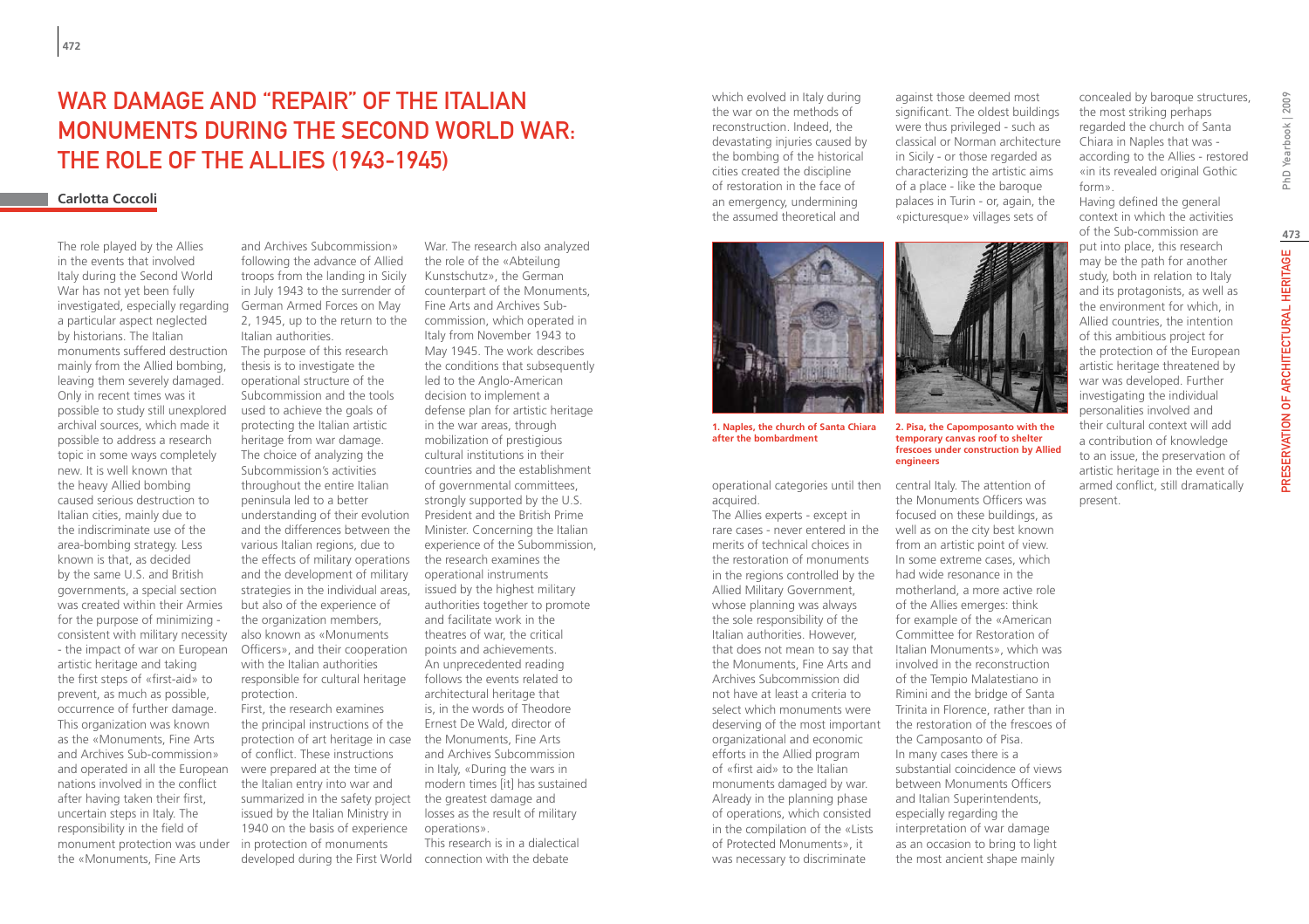# Alfredo de Andrade (1839-1915) in Portugal: City, Heritage and Architecture

### **Teresa Sofia Faria Da Cunha Ferreira**

and the different areas of activity Locati, Ludovico Pogliaghi and This study is intended to provide a thorough view of the work of Alfredo de Andrade (1839- 1915), architect and painter of Portuguese origin whose artistic training took place in Italy, where he settled and reached an outstanding role in conservation and restoration during the late nineteenth and early twentieth centuries. The aim of this work is to develop further aspects of his less explored professional activity, using a different point of view: starting out from his birth country, Portugal. Through the analysis of his presence in his country of origin, where he travelled from north to south, this research deals with issues related to architectural production (plans for the city and *ex-novo* residential architecture) and to the study and safeguard of the artistic and monumental heritage. In the "century of the nations" Alfredo de Andrade is – considering his circle of relationships, his work – a key to the understand both fields of action, Italy and Portugal.

The novelty of the study is based on investigation pursued in public and private archives – in particular the archive kept by his descendants – fundamental to its development, as well as to the interpretation, framework and confrontation with other archival and bibliographic

sources, and built work. Concerning city's intervention, the plans for Lisbon he conceived when he was young (1857-64) are presented – they are marked by an enthusiasm for the theme of urban renovation which interested almost every European capital –, directly inspired by the Neo-classical models that he learned in Genoa and in his travels, namely to Paris and London. However, they reflect an intelligent understanding of urban issues and of the "site", designing a continuous and monumental proposal for Lisbon's waterfront and for the expansion of the city to the north. Although these plans did not leave his studio, 25 years later Alfredo de in 1884, a cultural, artistic, Andrade will take part, at last, town, in which he supported the building of Neo-Renaissance private houses for his Family. He contracted Italian architects and artists - such as Sebastiano Nicola Bigaglia -, come of which advised by is colleague and friend Camillo Boito.

Although he did not make restoration work in Portugal, he was deeply interest and involved in issues concerning the (1880-81). Alfredo de Andrade preservation of the artistic and monumental heritage. Following the period of Neo-classical learning, his activity reflected

in the transformation of his birth pedagogic manifesto of an élite a profound change of artistic orientation, marked by the "discovery" of Neo-mediaeval culture. This was influenced by his contact with the Italian *verista* painting environment, where anti-academic discussions germinated, such as the rehabilitation of the decorative arts, the defence of realism and the search for a language that could express the new identity of the unified Italy. The assimilation of this debate is reflected in the teaching methods on the *Scuola d'Ornato*, directed by him, in the teaching artistic reform's proposals, both in Italy and in Portugal, as well as in the *Borgo Medioevale*, which was built for the Italian National Exhibition, architectural, political and of which Alfredo de Andrade, through his concept, was the spokesman. His main intervention in Portugal's heritage involved "artistic visits" through the country, the majority of which by request of the Lisbon Academy of Fine Arts, for which

he produced drawings and reports concerning buildings and objects to be incorporated into a future National Museum does not pay attention just to the great monuments of his birth country, but also to the artistic handicrafts, urban,

minor architecture, and the vast autochthonous' rural heritage, from different epochs, scattered through out the country. The "spirit" underlying his journeys in Portugal was the search of the "origins" of national art, through a methodology – *Nulla Dies sine Linae* – based on direct of architecture – the same

of Font'Alva (1894-1915), in Alentejo. Although one of these projects concerned a pre-existent and the other a completely new building, we found some parallel features: methodological and ideological inherent to an historicist concept This one does not innovate conceptually: at the dawn of new construction techniques such as steel and concrete, Alfredo de Andrade, whose professional activity had been consolidated in "restoration" work, would naturally prefer a traditional technology and an

PhD Yearbook | 2009

**1. Project for Praça do Comercio enlargment**

contact with the work, using drawing as an instrument of research and representation. His prestigious interlocutors in Portugal demonstrated the progressive affirmation of a national intellectual and professional class, regarding of the artistic and monumental heritage, as well as architectural production. From this context and reading the private archive we were able to understand the reasons why Alfredo de Andrade's contribution in Portugal was not as important as the one that took place in the try to interpret what was his young Italy.

His architectural production is also considered through Alfredo de Andrade's own residences, both in Italy and in Portugal: the reconstruction of the Castle of Pavone (1885-1915), in Piemonte, and the construction



historicist architectural language, according to his training and experience. He did invest, however, in the modernisation of farm machinery and in reinforced-concrete silos, among the first to be built in Portugal. Even though the contribution in Portugal is limited when compared to what he has done in the young Italy, this study congregates a fragmentary vision and introduces new interpretative aspects to the study of this nineteenth century protagonist deeply integrated on his epoch.

teaching, study and preservation methodology, but also a concrete common theme, the "castle". The intervention in Pavone'Castle is a good example of Alfredo de Andrade's restoration proof of the proximity of the Boito's ideology. But to mark the future of his descendents, an autobiographic testimony left in Portugal, the only *ex-novo* project of his professional career, with no restrictions of any kind, which therefore allows us to idea of architecture. Inserted in *fin-de-siècle* eclectic production, he designed the "total work", marked by experimentalism, building quality, focus on details and on critical meditation about the selection of the models to be adopted that characterise all his

work.

John John **2. Castelo de Bragança 3. FontAlva**

architect-client, the programme, the contemporaneousness, the building technologies and the workers, and a suggestive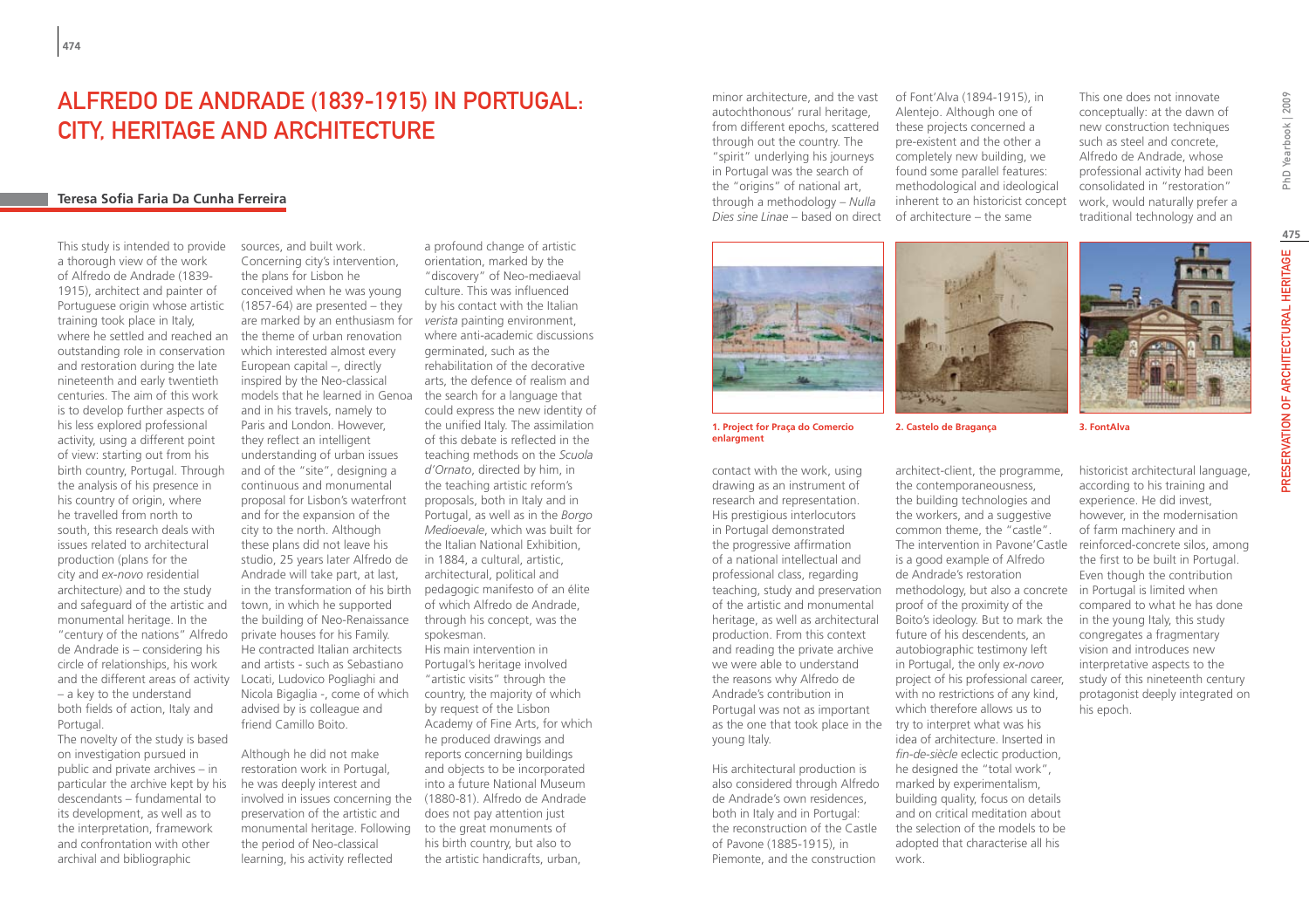# Programmed Maintenance: The case of the castles in Valtenesi

#### **Barbara Scala**

convention, we had the occasion conference one primary problem that have also been developed conference, gave new definitions our responsibility to maintain Would like to start discussing an issue that was covered during the 1999 Bressanone Conference, which is the maintenance of buildings and historical sites. The title of this convention was "Re-think maintenance". During this to debate and discuss the maintenance of buildings and historical sites. New definitions emerged from this convention. It is an issue rarely discussed. The people who attended this conference on maintenance, learned new knowledge and techniques that were presented by the many speakers that spoke at the conference. And the speakers at the of terms of maintenance but

also referred to older terms and technology used to date. The demonstrated and gave us specific examples of maintenance activities used in the past.

They noted that these practices were regularly followed in the past.

The speaker spoke of analysing the area that had to be restored, where maintenance had to be done.

He spoke about the necessity of using computer software today to register data on the area to be maintained before and after the maintenance intervention. The speaker spoke of the

importance to record all information necessary prior to maintenance. At this conference, the importance of the difference between maintenance and restauration was underlined. But, at the end of this still remained! Today, how must we maintain or the castle complexes. restore delicate and deteriorating In this zone of Valtenesi, there historical buildings by the weather, smog or population, and the normal-deteriorating age process of a building. Now, we know that this problem of maintaining buildings is a real problem. Before, in the past, it was a theory but today it is reality. We are conscience of history as well as maintaining the physical structure historical building. Ten years after the convention of 1999, new objectives were made and beyond academic goals. Following many pilot projects initiated by for example, the region of Lombardia, following predecessors in Europe that already many years before protected and restored historical sites, Italy including the region of Lombardia are changing their attitude and priority towards the protection of historical monuments and sites. Research regarding the restoration and maintenance of buildings has been funded by

many City Hall councils that are within the area of Valtenesi. This is a vast territory near Lake Garda in Brescia. The administrative councils for numerous City Halls are the property owners of various castles

into private residences within

are various castles, however, I decided to concentrate on studying only seven particular castles. All of these castles are similar in structure, and therefore, I wished to study their similarities: the same stones used for their construction, and constructed roughly during the same period of time. These seven castles also used a simple but functional means of communications to be used as a system of defense. My research includes a scientific analyse of the structure of the castles, stone analysis, chemical analysis, to establish the stability of each structure and to arrive at a fundamental understanding of the state of health of the structure and the appropriate action necessary to improve its present deterriorating state. A historical background check and control of all original documents regarding the drawings and blueprints of all castles were analysed and documented for future use.

With the advancement of computer technology, we have a great benefit through software such as the management of maintenance being available to assist with technical procedures that communities such as the Region of Lombardia are presently using to record, register and maintain control of all buildings under restoration and maintenance. This programme has been placed at the disposition of the Region of Lombardia and is fully operational in the restoration and maintence of the most complex procedures required for the restoration of the castle of Moniga del Garda. There are many software programmes to restore new building but this is the only unique software programme that I was able to find, and found to be efficient for the restoration of only historical buildings and sites. All of the research I did on photographs, and on-site control of the vegetation surrounding areas of the castles led me to the of the roof or infrastructure conclusion that there areas of each castle that may contribute to damaging the infrastructure of the castles. Such points are not only weather conditions such as rain and snow penetration into deteriorating roofs, but also surrounding trees and areas that contribute to water infiltration of the building's infrastructure thereby

causing a greater exterior risk to the structure.

I call these critical points, outdoor critical points that may further increase or directly contribute to the erroding of the foundations of the castles. Therefore, it was necessary for me to modify the programme adding classifications and codes for all wall structures. For example, a castle did not have a first floor, second floor etc, but the programme had to be modified to the blueprint of the castles. My conclusions throughout the time that the research took place were that it was more necessary to research on-site at the castle rather. I verified the ways in which one could actually analyse a castle through the use of ladders, scaffolding that is used in the restoration of castles, and even hanging swing apparatus for areas that are not accessible from the ground level. I also created a project explaining the use of fixed points where a hanging apparatus can be attached to lower platforms to restore areas unaccessible from the ground, or to repair towers that are only accessible from the roofs. I also invented a machine, named verticiclo (Verticle bi-cycle) that permits the average person without a diploma to work on exterior walls. This machine is made

**477**out of aluminium and is light PRESERVATION OF ARCHITECTURAL HERITAGE enough for labourers to operate while hanging from fixed points to work on unaccessible areas of a building. I would like to note that this machine is exceptionally economic and therefore reduces Whereas, most apparatus used today is very expensive to mount

and dismount. Also most exterior or interior restoration apparatus has security regulations that must be guaranteed.

restoration costs.

A certificate guaranteeing the security of the machine that I have invented has been verified to be a plausible and in future, probable reality.

I invented this machine out of necessity because to do my research there was not anything at my disposition that was similar or as effective. To protect these historical buildings in the future it is important that regions regularly control sites on even a yearly basis. Moreover, these controls must be done by competent and certified individuals who monitor historical buildings maintain a record and register of all maintenance done.